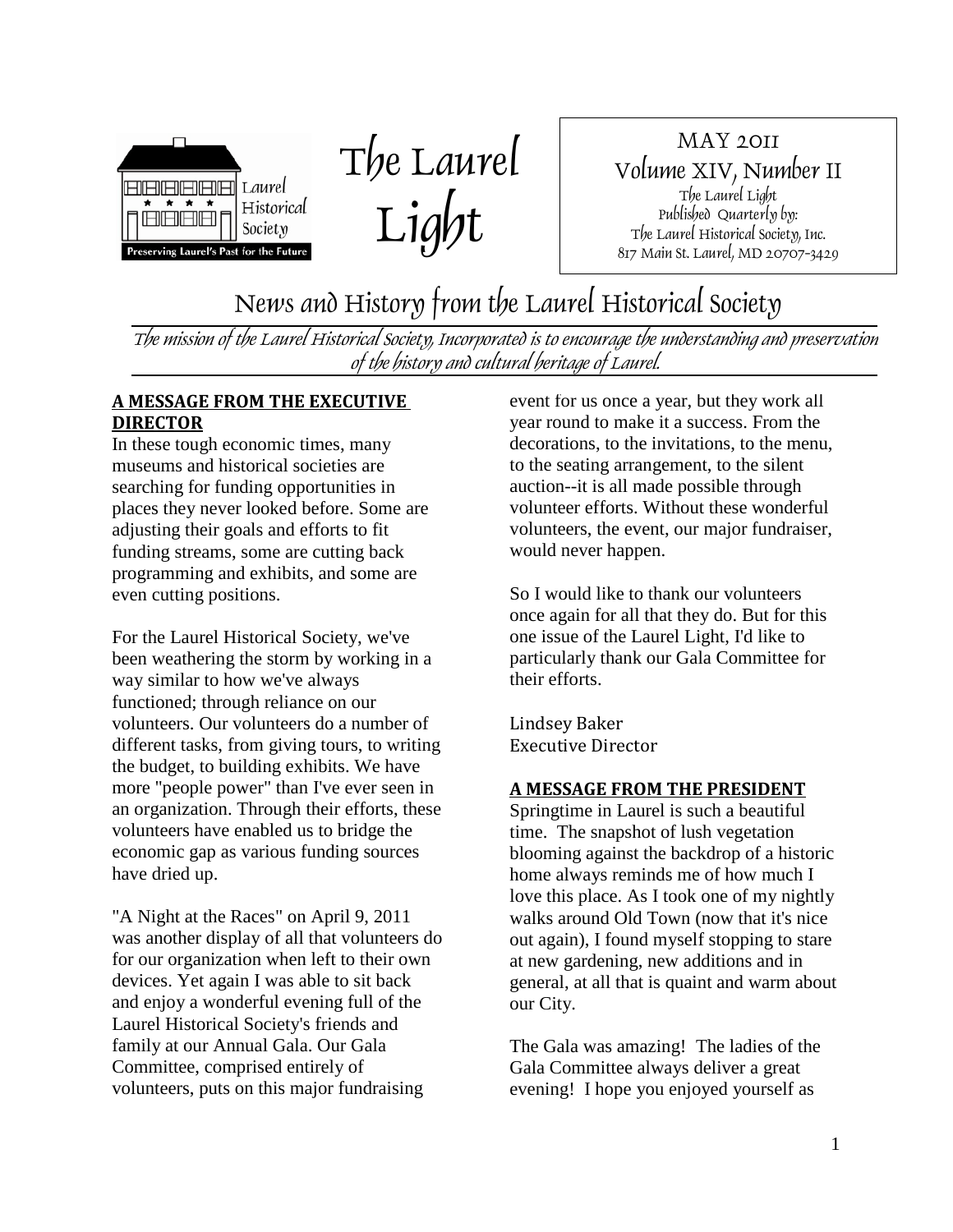much as I did. If you were unable to attend, we are so sorry you missed out. Mark it on your calendar now for next year to avoid missing the "event of the year". Thank you again to all of our community supporters, members and guests for assisting us with another successful fundraiser.

A few weeks ago I worked as the Sunday docent. This was a new experience for me as that I had only worked in the gift shop. Not only was I able to thoroughly appreciate (and read through without distraction) the new exhibit on the Laurel Racetrack "And They're Off! 100 Years at Laurel Park", I also had a few visitors to interact with as well. I learned a lot from both the exhibit and the visitors! If you have never done it, or it's been awhile, I encourage you to contact Monica and volunteer for an afternoon. I guarantee you will enjoy yourself. Looking ahead, we have many more events before the summer rolls in including the LHS Friends and Family Picnic. I hope to see many of you there!

Yours in preserving Laurel's history...one story at a time,

Jhanna Levin President



## **BOARD MEETING SCHEDULE**

LHS Board meetings are held the 4th Thursday of each January, April, July, and October. The next meeting is July 28, 2011. Members are most welcome to attend Board meetings. They are held in the Pool Meeting Room at 7:30 PM.

## **MUSEUM NEWS**

Submitted by Marlene Frazier



The Laurel Museum's exhibit, **"And They're Off! 100 Years at Laurel** Park" features a short story about a cherished Laurel horse, Mountain Rose II. When the horse had to be destroyed, the owner had him buried on the grounds of the Laurel Racetrack. This was unusual in itself, but even more exceptional was the fact that the owner had a tombstone carved and placed on the grave. With permission of the track, Charlie Hessler and I were able to locate the tombstone in the wooded area, clear away decades worth of underbrush, and take a picture of it.

For many more stories on Laurel Park, please visit the museum and shop on Wednesdays and Fridays from 10:00 AM – 2:00 PM or Sundays from 1:00 – 4:00 PM. For more information on the exhibit or to schedule a group tour please visit **www.laurelhistoricalsociety.org**.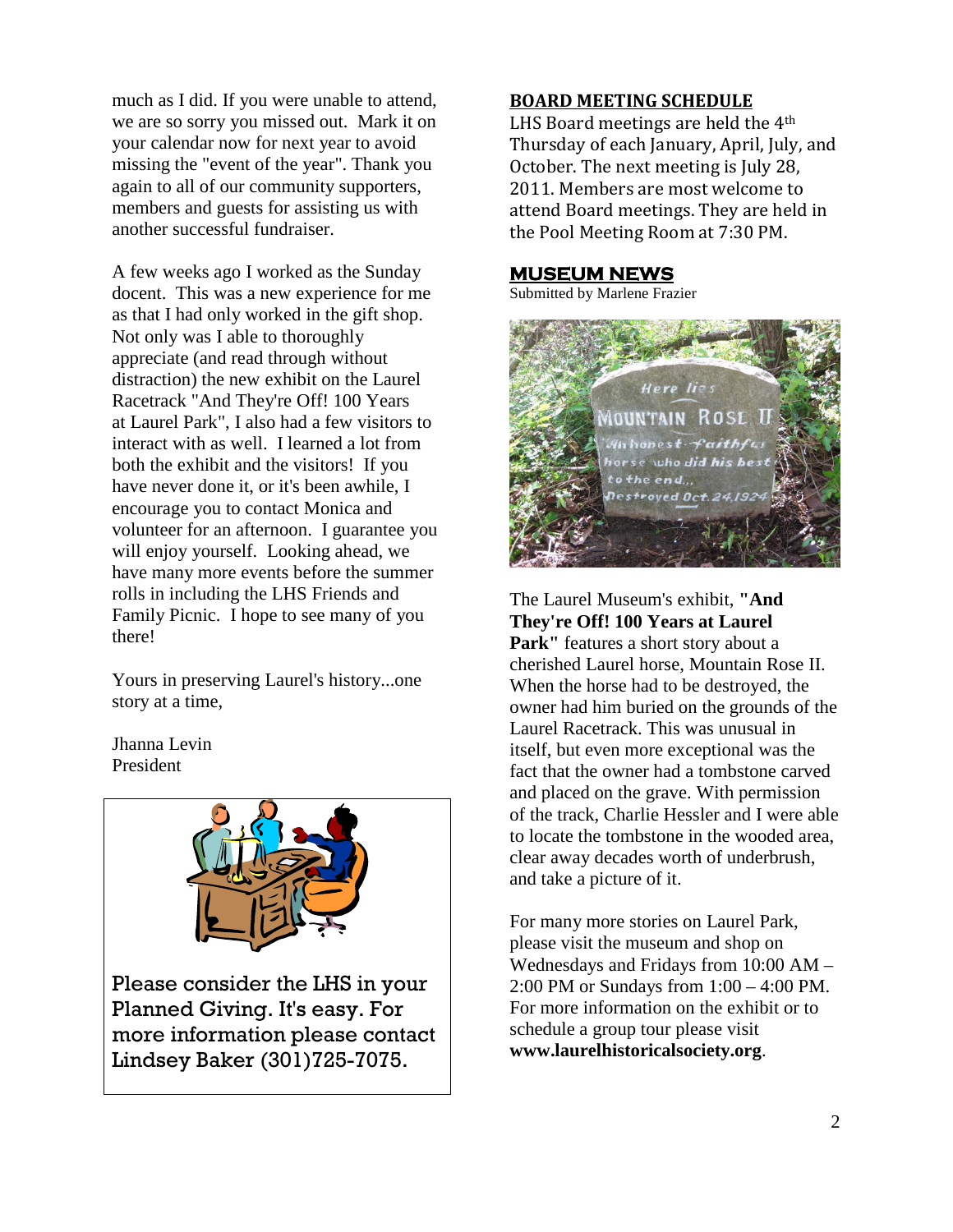

Lady and horse at Laurel Park

## **Laurel Historical Society Book Club**

The LHS Book Club meets monthly to explore history and culture related topics one book at a time. We meet the third Wednesday of every Month at 7 PM at Mango's restaurant. Join us!

## **LHS Genealogy Group**

The Laurel Historical Society Genealogy Group assists members in conducting Genealogy research. Whether you are just thinking about beginning your journey into genealogy or you are an experienced genealogist, please join us and learn how we can help each other. For more information, contact Mike Boivin at **mikeB98159@aol.com.**

## **Children's Corner**

We invite you and yours to learn a little bit about Laurel; history, customs, and traditions, and experience the interactive space Diven's Den. Our next activity "Kids Day at the Museum" will be on June  $12^{th}$  from 1:30 - 3:30 PM.

#### **MEMBER NEWS**

Please welcome our newest members:

**A. Dea Porrino Bernie Gallagher Clark Shatter**

We are happy to have you!

## The **Annual LHS Friends and**

**Family Picnic** will be June 9, 2011 at 6:30 at the Avondale Entrance to Riverfront Park. Please bring the following by first letter of your last name:

| $A-H$   | <b>Beverages</b> |
|---------|------------------|
| $I - Q$ | Side dish        |
| $P - Z$ | <b>Dessert</b>   |

Hot dogs and hamburgers will be provided. All are invited to attend and we hope to see you there!!

#### **Volunteers Needed!**

The Laurel Museum is in need of volunteers for **Sundays from 1 PM - 4 PM**. Even just once a month or every other month would help! Anyone interested in volunteering at the Museum may contact Monica at assist@laurelhistoricalsociety.org or 301-725-7975 for more information. Thank you!

## **Volunteer Luncheons**

Please consider joining other volunteers for our monthly luncheons at local restaurants. Dates and times are emailed to volunteers. Bon appétit!

## **Museum Shop News**

You can always shop from the comfort of your own home as you can find many of our items online. Please visit **www.laurelhistoricalsociety.org/shop.**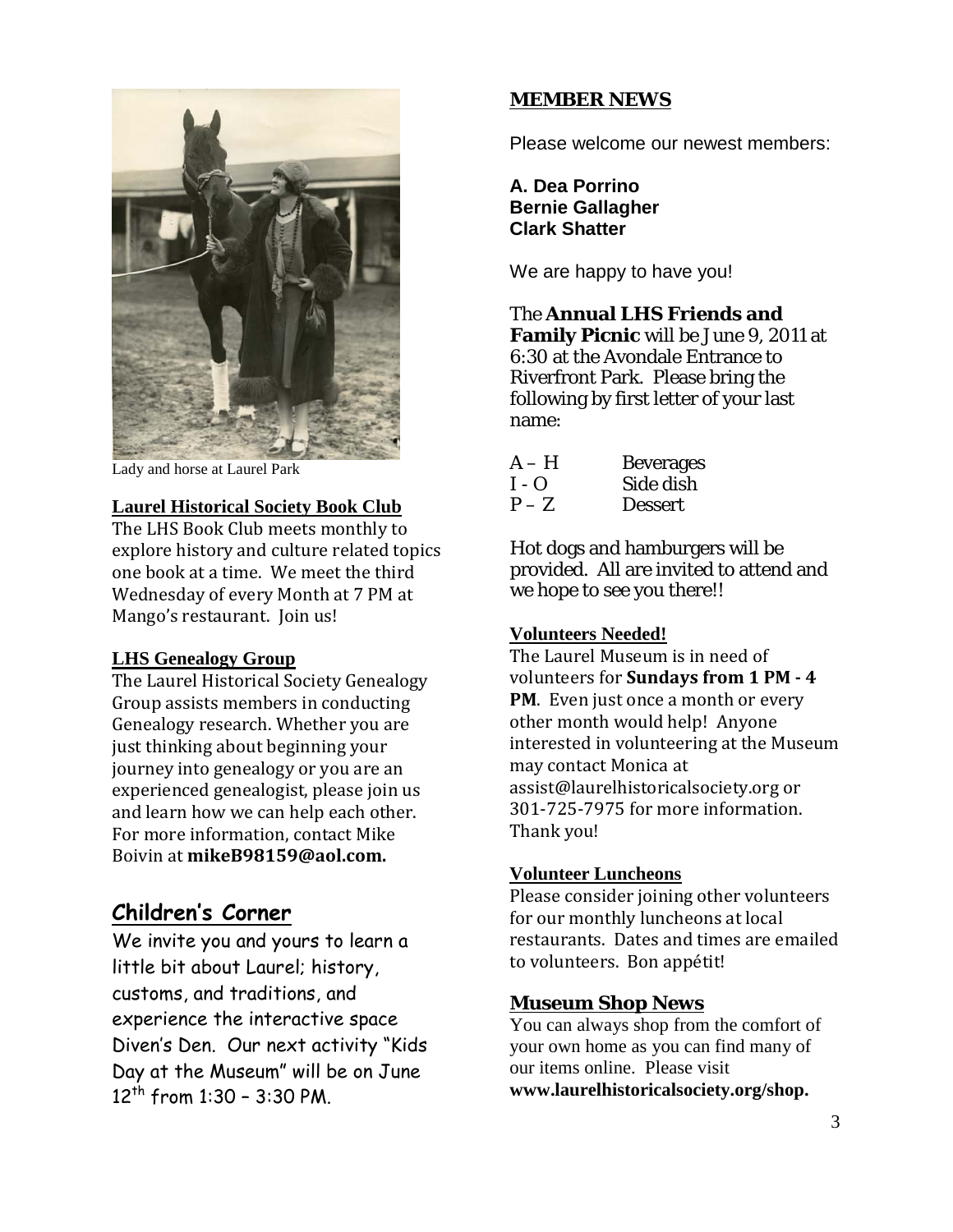

Submitted by Gala Chair, Margie McCeney



Horse Kelso and jockey at Laurel Park

A good time was had by all at *A Night at the Races.* In our mock race Kalmia, sponsored by Betty and Dick Compton, was the big winner. Hot Dam!, sponsored by Eileen and Clif Collins came in second, and Charlie's Horse, sponsored by Kevin McNulty, came in 3rd. Attendees enjoyed jazz by Samba Pa Ti before dinner, and danced the night away when DJ Al Roda took over after dinner. There were door prizes, lots of bidding on auction items, and drinking our race-themed "Black Eyed Susan" cocktails. Thank you to those who attended, purchased tables, sponsored tables, donated auction items, and/or were event sponsors. It all adds up. I would especially like to thank our sponsors: Main Street Pharmacy for the invitations, Gertrude L. Poe for the valet parking and Glenn & Barbara Feagin for the dessert. The following members sponsored a table and named the horses in our mock race: Clif and Eileen Collins, Dick and Betty Compton, Larry and Barbara Eldridge, Jim and Bobbi McCeney, Kevin McNulty of Resource Realty, Quatrefoil Associates/C-Street Gallery. Photos taken at the gala are available on the LHS website. Suggestions, ideas, and comments are always welcome! Please contact Margie McCeney at

**mmcceney@yahoo.com**. Thank you all for your support. Maryland Million: **Thank you to our Individual and corporate Sponsors:**

**Main Street Pharmacy**

Laurel Turf Cup: **Gertrude L. Poe**

Laurel Futurity: **Glenn and Barbara Feagin**

Winner's Circle: **Clif and Eileen Collins Dick and Betty Compton Larry and Barbara Eldridge Jim and Bobbi McCeney Kevin McNulty/Resource Enterprises, Inc. Quatrefoil/C-Street Gallery**

Thoroughbreds: **Randy and Jeanie Anastasi Lesley and John Brinton Elizabeth Citrin Elinor Fong and John Moore Joanna Tyson Kurtz Michael and Mary Eileen Leszcz Karen Lubieniecki & Ken Skrivseth Maryland Miles Massey Dr. and Mrs. Akbar Masood Virginia and Jim Mentall Jim and Bobbi McCeney Lou and Carole Montesi Robert and Beatrice Newkirk Ireene and Jim Ohlmacher Ronel Associates Insurance, Inc. Sarah Brown Shannon St. Mary of the Mills Parish**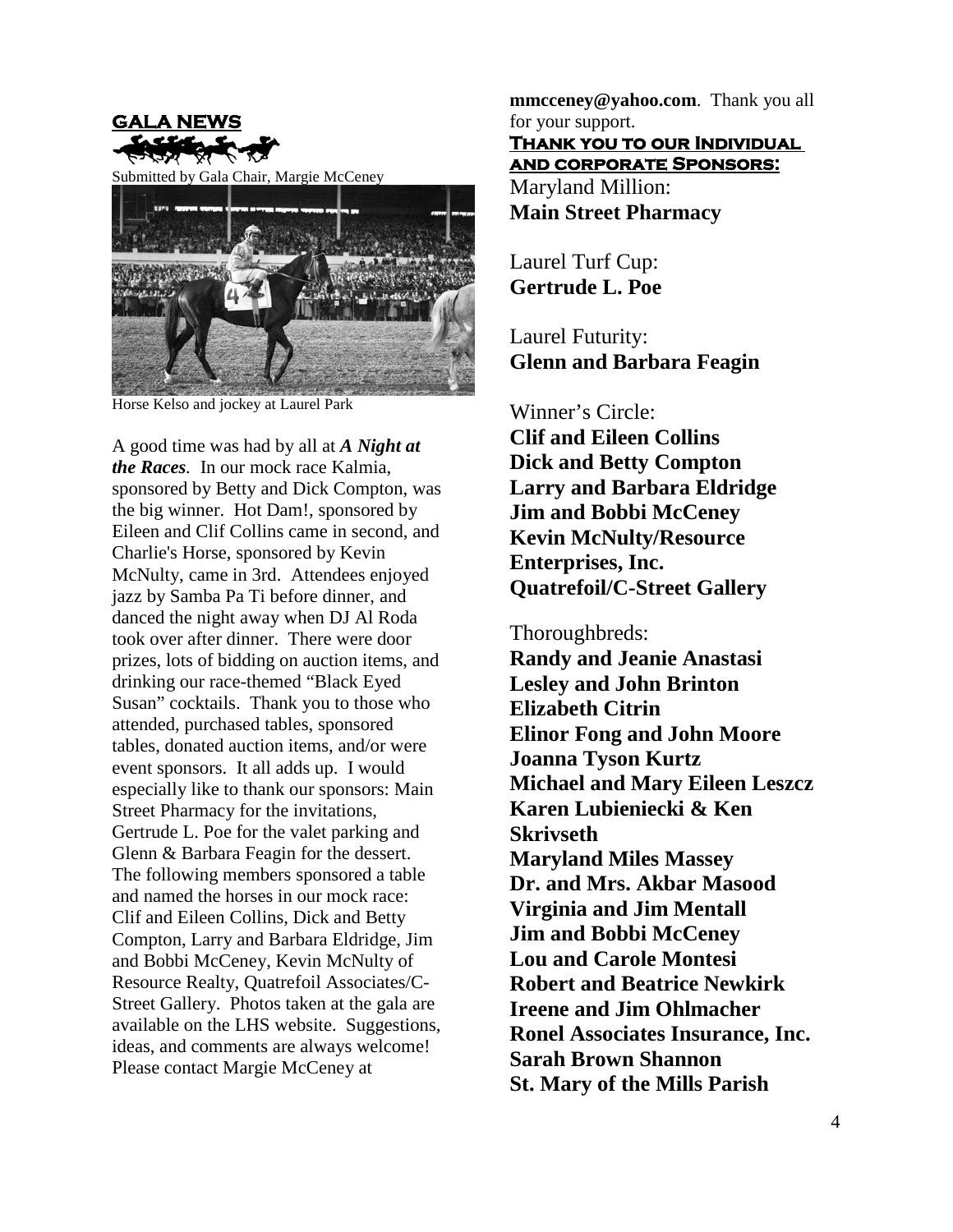## **Bob and Sonia Thompson Anne Towne**



Dick & Betty Compton and Melanie Dzwonchyk



Paul & Jan McCollough; Barbara and Glenn Feagin

## **Thank you to Our Auction Item donors:**

A. M. Kroop and Sons Annapolis Summer Garden Theatre Anonymous Audubon Naturalists Society Babe Ruth Birthplace Museum & Sports Legends Museum at Camden Yards Baltimore Symphony Orchestra Bowie Baysox Camelot Liquor Calvert Marine Museum City of Laurel College Park Aviation Museum

Eileen Collins Betty Compton Cork & Bottle Corridor Wine Kathy Crawford Elkridge Furnace Inn Downtown Massage Therapists Executive Electrolysis Barbara and Glenn Feagin Marlene and Jim Frazier Friends of the LHS Fruit Flowers Fulton Station Jewelers Geppi's Entertainment Museum Giant Food Gorman Produce Farm Hillwood Estate and Gardens Doug Humphrey Jiffy Lube Karen Lubieniecki Kake Korner Erika Kokal-Roda The Levin-Eldridge Family Ladew Topiary Gardens Laurel Museum Laurel Park Laurel School of Music Holly Lilienthal Linganore Wine Cellars Jhanna Levin Maryland Jockey Club Bobbi McCeney Margie McCeney Regina Mima Carole Montesi Gertrude L. Poe Rainbow Florist and Delectables Ram's Head Tavern Red, Hot & Blue Joe and Joan Robison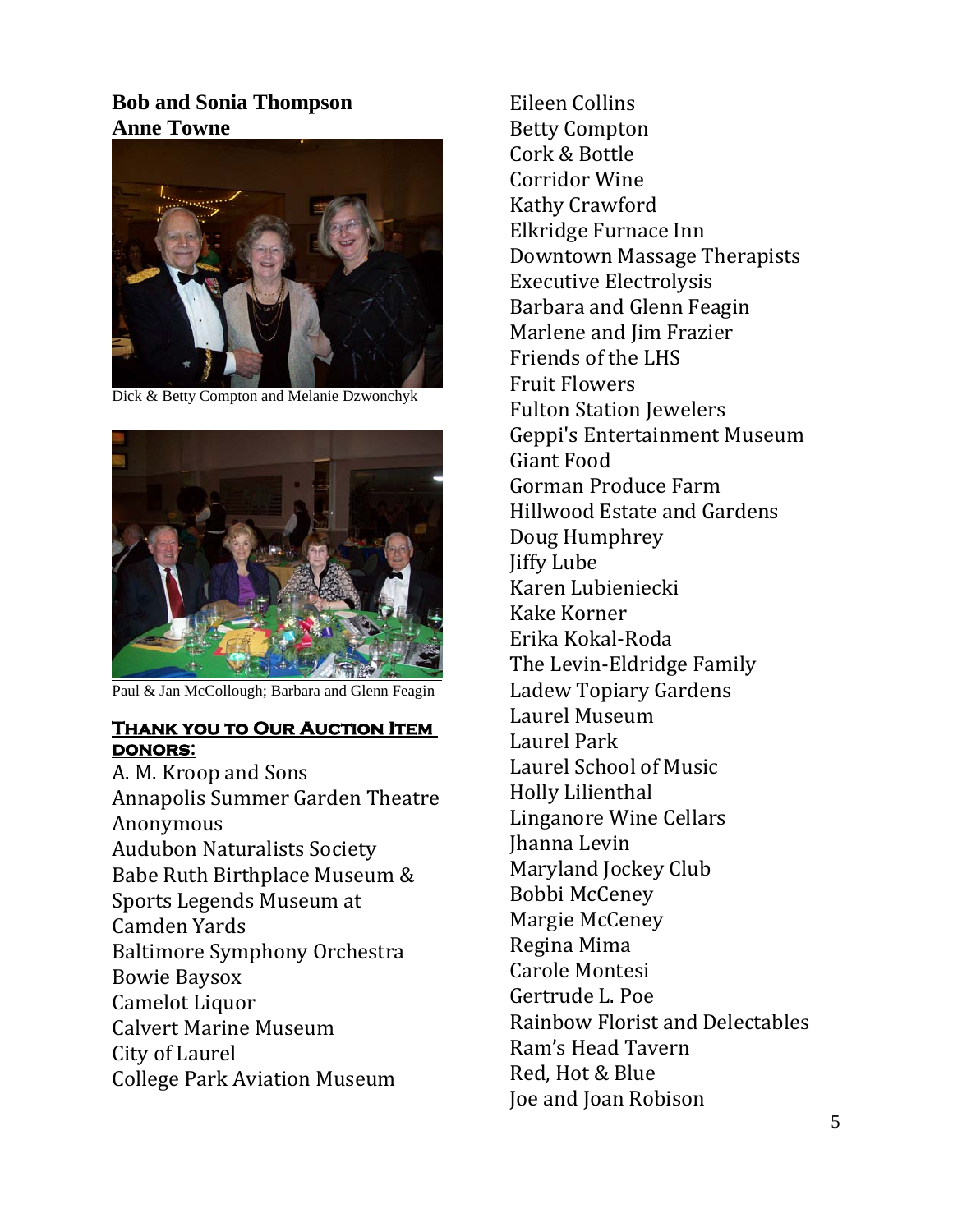Safeway Salute Ristorante Italiano Angela Sarich Schembari Family Dentistry Karen Schembari Ken Skrivseth Gayle Snyder Something Special Coffee Sotterly Plantation Kefim St. Hilaire Tampico Grill Susan Troccolo The Walters Art Museum Western Maryland Scenic Railroad Woodhall Wine Cellars Woodland Horse Center Lesley Zark

HOLIDAY HOUSE TOUR <u>2011變</u>

This December we will have our Holiday House Tour and we are looking for committee members and properties to feature! Is your house your pride and joy? Do you have a wonderful or interesting decorating style? Does one of your neighbors? Is your business part of the history and fabric of Laurel? We need you!! Please email committee member Jeanie Anastasi at jmanastasi@verizon.net if you are interested in serving on the committee or would be willing to have your house or business featured on the tour. It's a great incentive to get those little "to do" items completed and a fun way to share your home with the community!

## **Gertrude L. Poe inducted into the Maryland Women's Hall of Fame**



Gertrude L. Poe with Natalie McCeney & Friend

Our own Director Emeritus, benefactor and long time supporter of the LHS, Miss Gertrude L. Poe, has been inducted into the Maryland Women's Hall of Fame. The ceremony was held March 29th in Annapolis with a reception following at Government House and attended by First Lady, Judge Katie O'Malley. Miss Poe, who is known as "Maryland's First lady of Journalism" was praised for her pioneering spirit and for paving the way for women in journalism. Many of you remember her as the 41 year editor and publisher of the The Leader, now known as the Laurel Leader. In her acceptance speech, Miss Poe stated "Now in my 95th year, I thought my eligibility for awards had expired, but this honor is certainly an enduring one." Miss Poe joins the ranks of other notable Women's Hall of Fame Honorees including Harriet Ross Tubman, St. Elizabeth Ann Seton, Eunice Kennedy Shriver and Clara Barton. Way to go Trudy. You make Laurel proud.

You can learn more about Miss Poe and her illustrious company of Hall of Fame honorees at the Women's Heritage Center and Museum in Baltimore, **www.mdwomensheritagecenter.org**.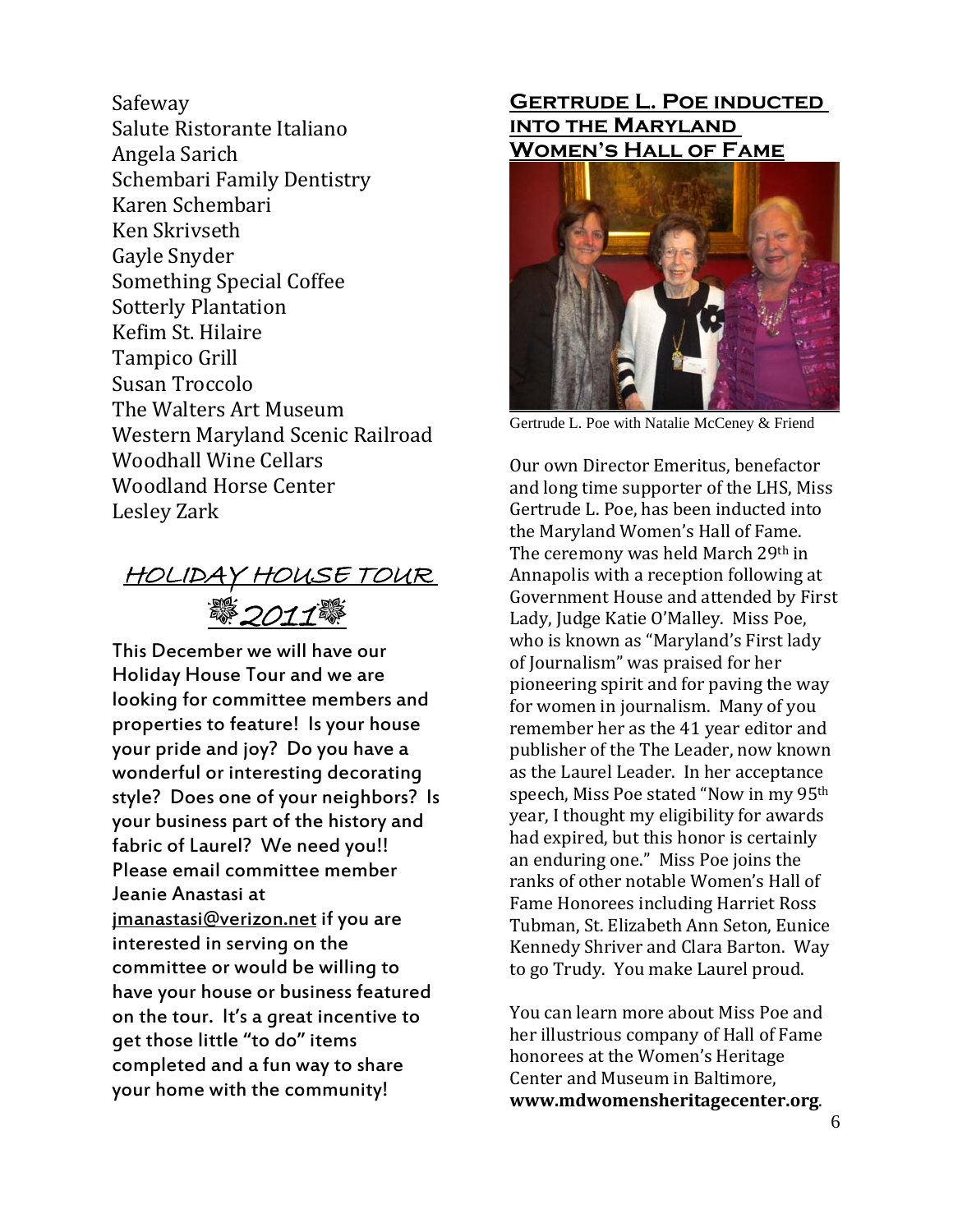## **Become a Member**

Are you reading this newsletter but not a member? We'd love for you to join! Membership enables the Society to: \*Sustain the Laurel Museum \*Research Laurel history \*Preserve artifacts \*House a research library \*Host special children's events \*Develop educational materials for schools and scout groups

Membership benefits include: \*Quarterly Newsletter with articles about Laurel history, museum exhibits and programs

\*Member's only events

\*Member's only discount in the museum shop

\*Discounts on LHS events, including our annual gala

\*Contributing to the preservation of Laurel's past and present for future generations

Join today by visiting **www.laurelhistoricalsociety.org**.

## **BECOME A PART OF LAUREL HISTORY!**

Celebrate The Laurel Museum and become a part of its history. Purchase a brick on the Laurel Museum Brick Walk and become part of the historical fabric of this 1840s building. A Laurel Museum brick is the perfect way to celebrate your children, parents, grandparents or other family members. Businesses can also show their support and ensure that their involvement and support of the Laurel community will be remembered. You may purchase on line by visiting **www.laurelhistoricalsociety.org** or by calling (301)725-7975

## **SHARE YOUR MEMORIES**

We would love to have your story ideas particularly for the *Did You Know* and *My Memories of Laurel* sections of the newsletter! Please email The Laurel Light editor, Jeanie Anastasi jmanastasi@verizon.net with your comments, suggestions or story ideas. Thank you!

## **PLEASE SUPPORT OUR CORPORATE SPONSORS!**





# REVERE **B**ANK